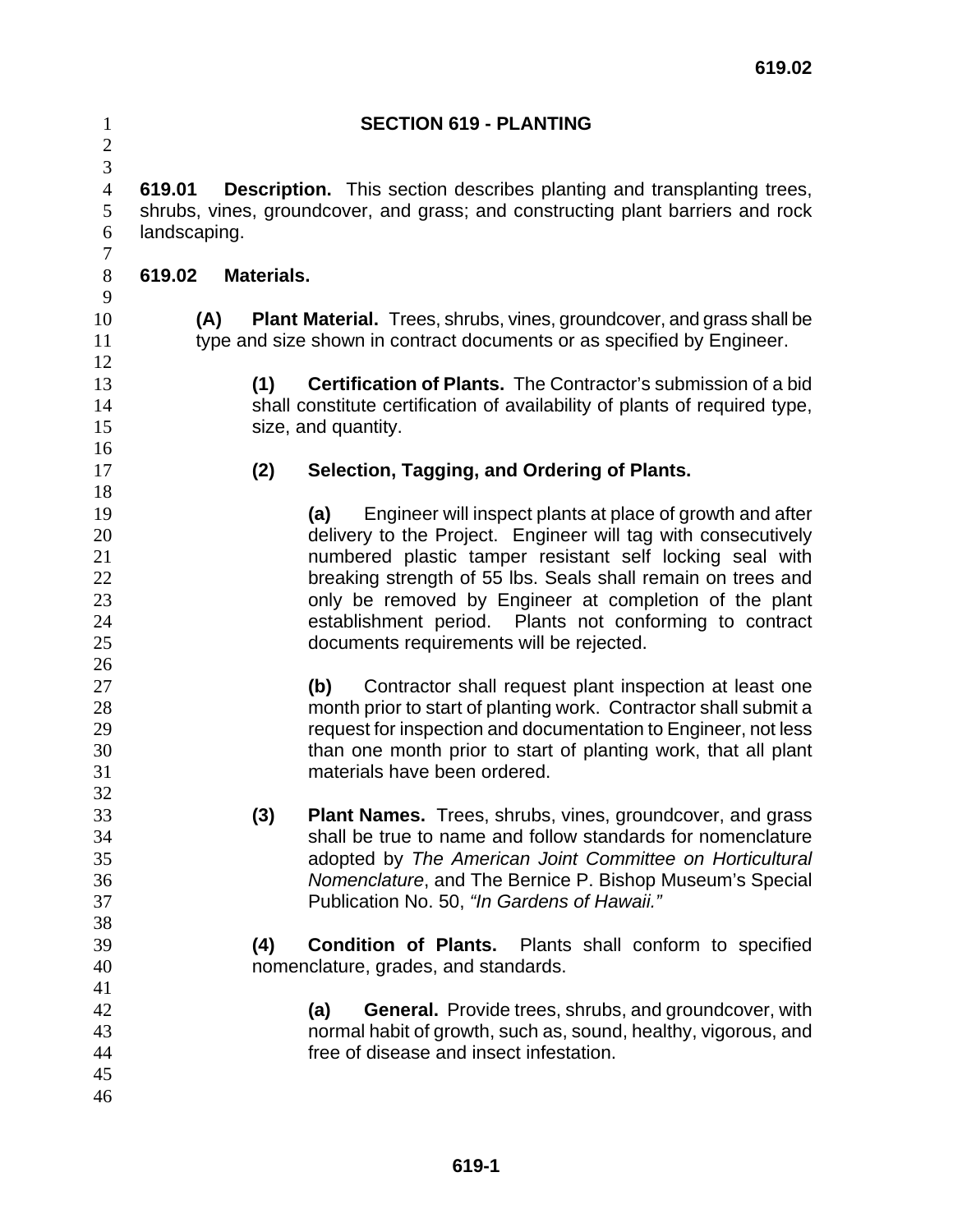| 46 | (b) | <b>Trees.</b> Trees shall be straight and uniformly shaped,              |
|----|-----|--------------------------------------------------------------------------|
| 47 |     | unless unique or special characteristic is specified, and shall be       |
| 48 |     | undamaged.                                                               |
| 49 |     |                                                                          |
| 50 | (c) | <b>Container-grown Plants.</b> Plants shall be grown in                  |
| 51 |     | containers of specified size. Plant shall hold its root ball             |
| 52 |     | without being root bound upon removal from container.                    |
| 53 |     |                                                                          |
| 54 | (d) | Seed.                                                                    |
| 55 |     |                                                                          |
| 56 |     | 1.<br>Pure seed shall compose 95 percent minimum.                        |
| 57 |     |                                                                          |
| 58 |     | 2.<br>Crop seed shall compose 1 percent maximum.                         |
| 59 |     |                                                                          |
| 60 |     | 3.<br>Inert material shall compose 5 percent maximum.                    |
| 61 |     |                                                                          |
| 62 |     | Seed shall be tested for purity and germination<br>4.                    |
| 63 |     | by seed laboratory certified by The Association of                       |
| 64 |     | Official Seed Analysts. Test date shall be within 12                     |
| 65 |     | months of application of seed. Seed shall comply with                    |
| 66 |     | Hawaii Administrative Rules Title 4, Subtitle 6, Chapter                 |
| 67 |     |                                                                          |
|    |     | 67 Seed Rules; shall be certified for compliance by a                    |
| 68 |     | Hawaii-licensed seed dealer; and shall be purchased<br>from that dealer. |
| 69 |     |                                                                          |
| 70 |     |                                                                          |
| 71 |     | 5.<br>Seed shall be delivered to the Project in                          |
| 72 |     | unopened, sealed containers labeled with supplier's                      |
| 73 |     | name, percent purity, percent live seed, germination                     |
| 74 |     | rate as determined by testing, and date of testing.                      |
| 75 |     |                                                                          |
| 76 | (5) | Size of Plants. Plants shall meet size indicated by minimum              |
| 77 |     | and maximum height, and minimum and maximum spread, as                   |
| 78 |     | specified in the proposal.                                               |
| 79 |     |                                                                          |
| 80 | (a) | Height.                                                                  |
| 81 |     |                                                                          |
| 82 |     | Height shall be defined as vertical measurement<br>1.                    |
| 83 |     | from ground surface of plant in its natural growing                      |
| 84 |     | position in nursery.                                                     |
| 85 |     |                                                                          |
| 86 |     | Measurement of height shall stop where main<br>2.                        |
| 87 |     | growth ends and shall not include fine or slender                        |
| 88 |     | terminal leader, twig, or branch.                                        |
| 89 |     |                                                                          |
| 90 |     | 3.<br>Range shall be specified for height of leggy                       |
| 91 |     | plants.                                                                  |
| 92 |     |                                                                          |
| 93 |     |                                                                          |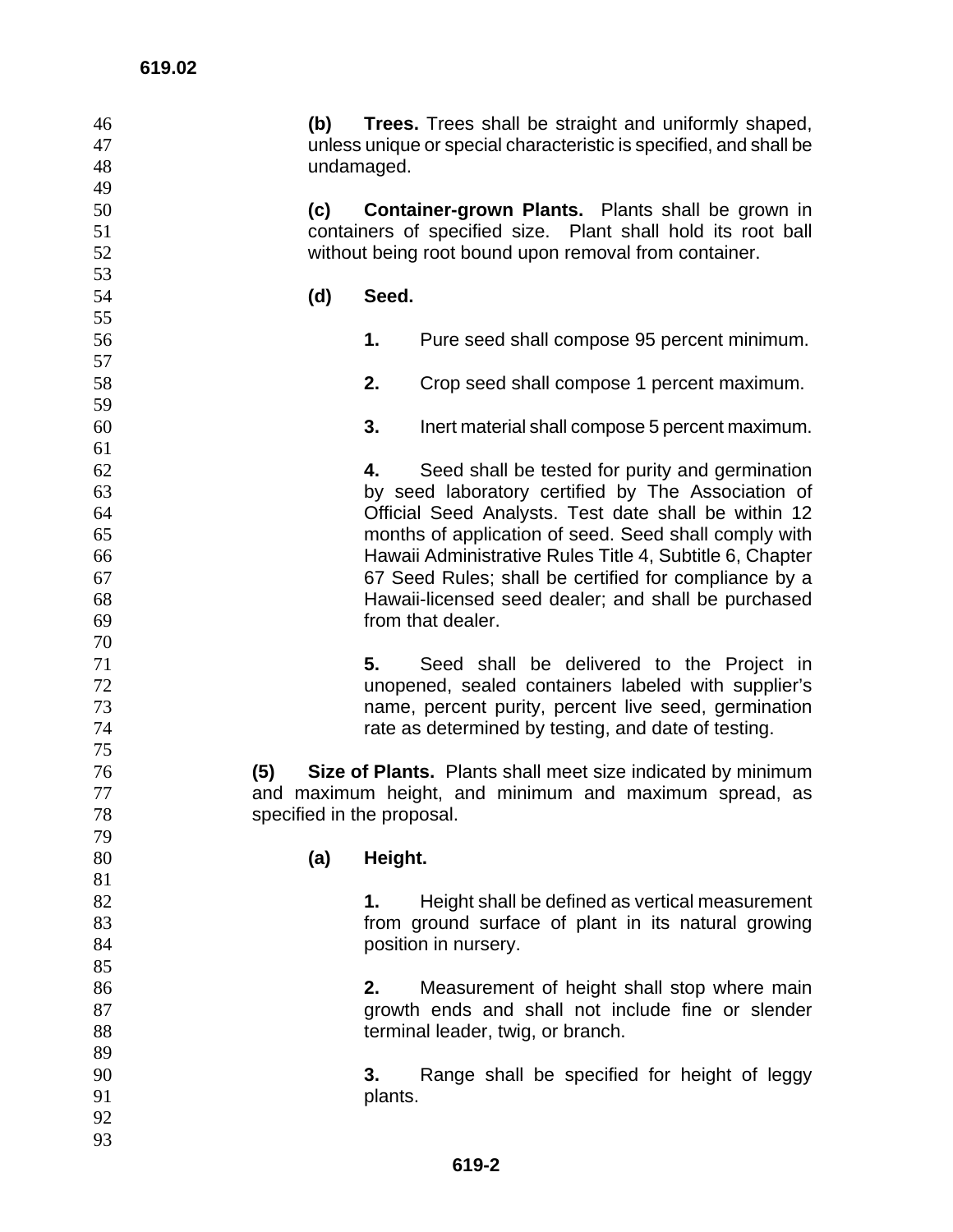| 93  | (b)                   | Spread.                                                                        |
|-----|-----------------------|--------------------------------------------------------------------------------|
| 94  |                       |                                                                                |
| 95  |                       | shall<br>be<br>defined<br>horizontal<br>Spread<br>as<br>1.                     |
| 96  |                       | measurement of plant in its natural growing position in                        |
| 97  |                       | nursery.                                                                       |
| 98  |                       |                                                                                |
| 99  |                       | 2.<br>Measurement of spread shall not include fine or                          |
| 100 |                       | slender terminal shoot.                                                        |
| 101 |                       |                                                                                |
| 102 |                       | Spread of plant shall be determined by averaging<br>3.                         |
| 103 |                       | smallest and largest<br><b>Smallest</b><br>measurements.                       |
| 104 |                       | measurement shall not be less than 60 percent of                               |
| 105 |                       | largest.                                                                       |
| 106 |                       |                                                                                |
| 107 | (c)                   | <b>Caliper.</b> Determine caliper by measuring tree trunk at                   |
| 108 |                       | height of 4-1/2 feet above ground.                                             |
| 109 |                       |                                                                                |
| 110 | (B)                   | Hydro-Mulch. Mulch shall be specially processed fiber conforming to            |
| 111 |                       | Subsection 641.02(C) - Mulch. Seed, sprigs, or stolons shall be added to mix   |
| 112 |                       | as indicated in the contract documents.                                        |
| 113 |                       |                                                                                |
| 114 | (C)                   | Herbicides. Chemical herbicides shall contain either or both                   |
| 115 |                       | glyphosate and cacodylic acid. Use only State Department of Agriculture        |
| 116 | approved herbicides.  |                                                                                |
| 117 |                       |                                                                                |
| 118 |                       | Manufacturer's instructions for applying herbicide shall be followed.          |
| 119 |                       | Adjustments shall be made for field conditions. Chemical herbicide shall be    |
| 120 |                       | applied using photosensitive dye that does not stain concrete or painted       |
| 121 |                       | surfaces, will not injure plants and animals, and disappears within three days |
| 122 |                       | after spraying. Application shall be between 8:30 a.m. and 3 p.m., on normal   |
| 123 |                       | State workdays only. Spraying shall not be done when wind is brisk or when     |
| 124 |                       | raining or where rain is expected. Avoid spraying areas where herbicide can    |
| 125 |                       | enter storm drainage systems or receiving waters. Records shall be kept by     |
| 126 |                       | Contractor of dates of application, type of herbicide or pesticide used,       |
| 127 |                       | quantities, and areas that were covered and submitted to Engineer within 24    |
| 128 | hours of application. |                                                                                |
| 129 |                       |                                                                                |
| 130 | (1)                   | <b>Pre-emergent Herbicide.</b> Pre-emergent herbicide shall be                 |
| 131 |                       | used to control weeds by absorption, including through plant's root            |
| 132 |                       | system. Label of herbicide shall indicate that product is                      |
| 133 |                       | environmentally safe and non-toxic to humans and animals.                      |
| 134 |                       |                                                                                |
| 135 | (2)                   | Non-selective, Post-emergent Granular Herbicide. Non-                          |
| 136 |                       | selective, post-emergent granular herbicide shall be used to eradicate         |
| 137 |                       | weeds by absorption, including through roots of plant. Product shall           |
| 138 |                       | not leave long-lasting residue in soil.                                        |
| 139 |                       |                                                                                |
|     |                       |                                                                                |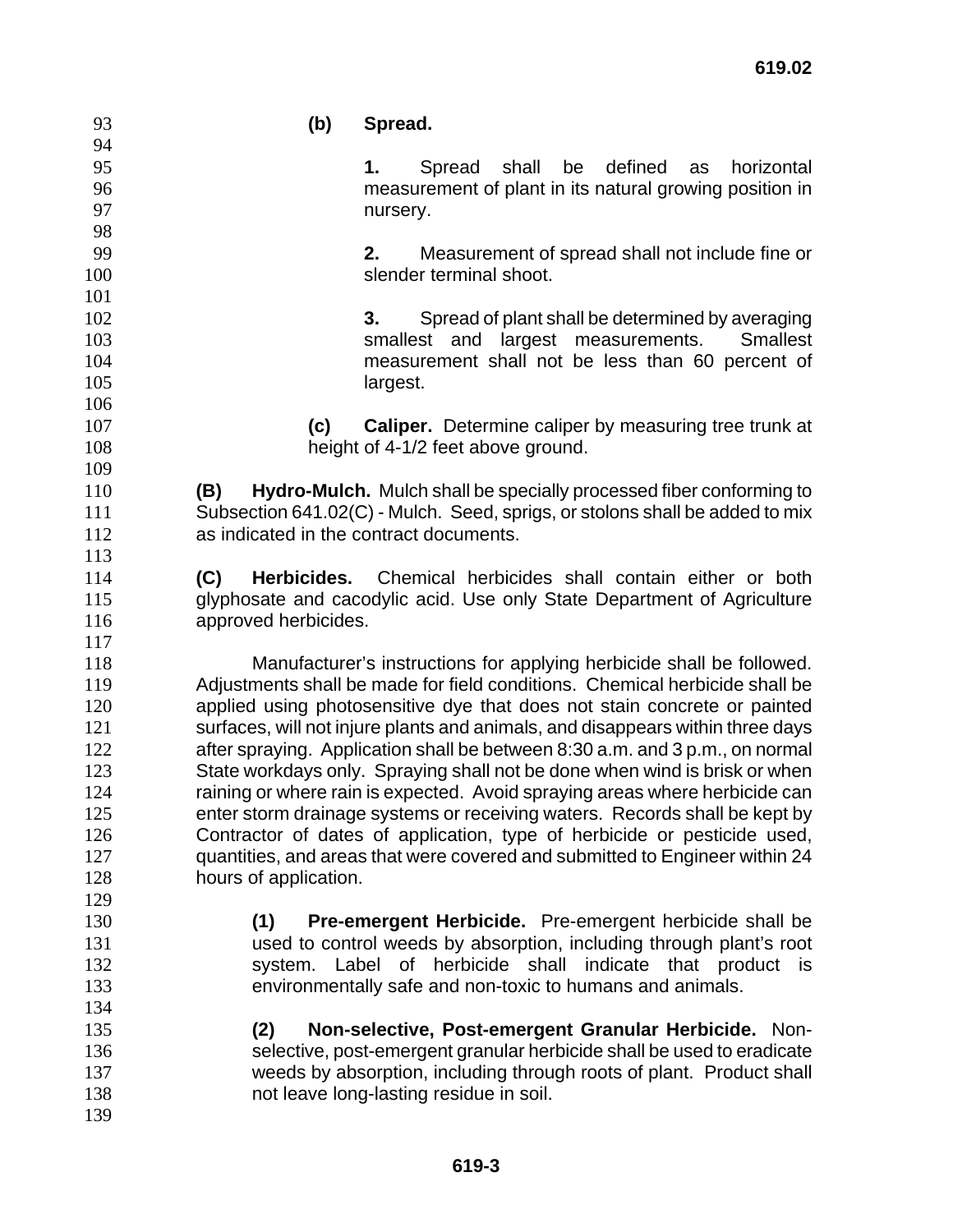**(3) Selective, Post-emergent Granular Herbicide.** Selective, post-emergent granular herbicide shall be used to control annual grasses and broadleaf weeds in turf and wide variety of woody ornamentals, shrubs, vines, and trees. Product shall kill young seedlings on contact during germination. **(4) Post-emergent, Non-granular Herbicide.** Post-emergent, non-granular herbicide shall be used to control weeds by absorption, including through roots of plant. Label of herbicide shall indicate that product is environmentally safe and non-toxic to humans and animals. **(D) Decorative Boulders.** Decorative boulders shall be fieldstone, lava rock, or moss rock that has been accepted by Engineer for use as selected or imported material. Boulders shall be clean, hard, sound, and durable. Size of each boulder shall be 2 feet minimum and 6 feet maximum in any direction. **(1) Selected Boulder Material.** Selected boulder material shall be obtained within the Right-of-Way from locations designated by the Engineer as specified in Section 203 – Excavation and Embankment. Boulders shall be cleaned before placement and stained if requested by Engineer. Boulders that have paint marks or scars are not acceptable. Boulders that Engineer considers unsuitable for use shall be disposed of as specified in Section 202 – Removal of Structures and Obstructions. **(2) Imported Boulder Material.** Imported boulder material shall 167 be lava rock or moss rock obtained from sources outside the Right-of-Way that has been accepted by Engineer. Imported boulders shall be matched with on-site boulders. Boulders shall be stained if necessary 170 to match color accepted by Engineer. Contractor will be responsible for arrangements and costs to import boulders. Imported boulders shall not be removed and hauled to the Project until Engineer accepts material and source. **(E) Plastic Header.** Plastic headers shall be bed dividers made from flexible polyethylene with 3.5 to 4 percent carbon black concentrate added for ultraviolet stabilization. Density shall be medium and melt factor under 2. Headers shall have overall height of 5 inches. Anchor stakes shall be rigid steel, 9 inches long and 1 inch wide. **(F) Tree Guard.** Tree guards shall be flexible polyethylene with ultraviolet inhibitor. **(G) Root Control Barrier.** Root control barriers shall be high density, high impact polypropylene with ultraviolet inhibitor. Barriers shall have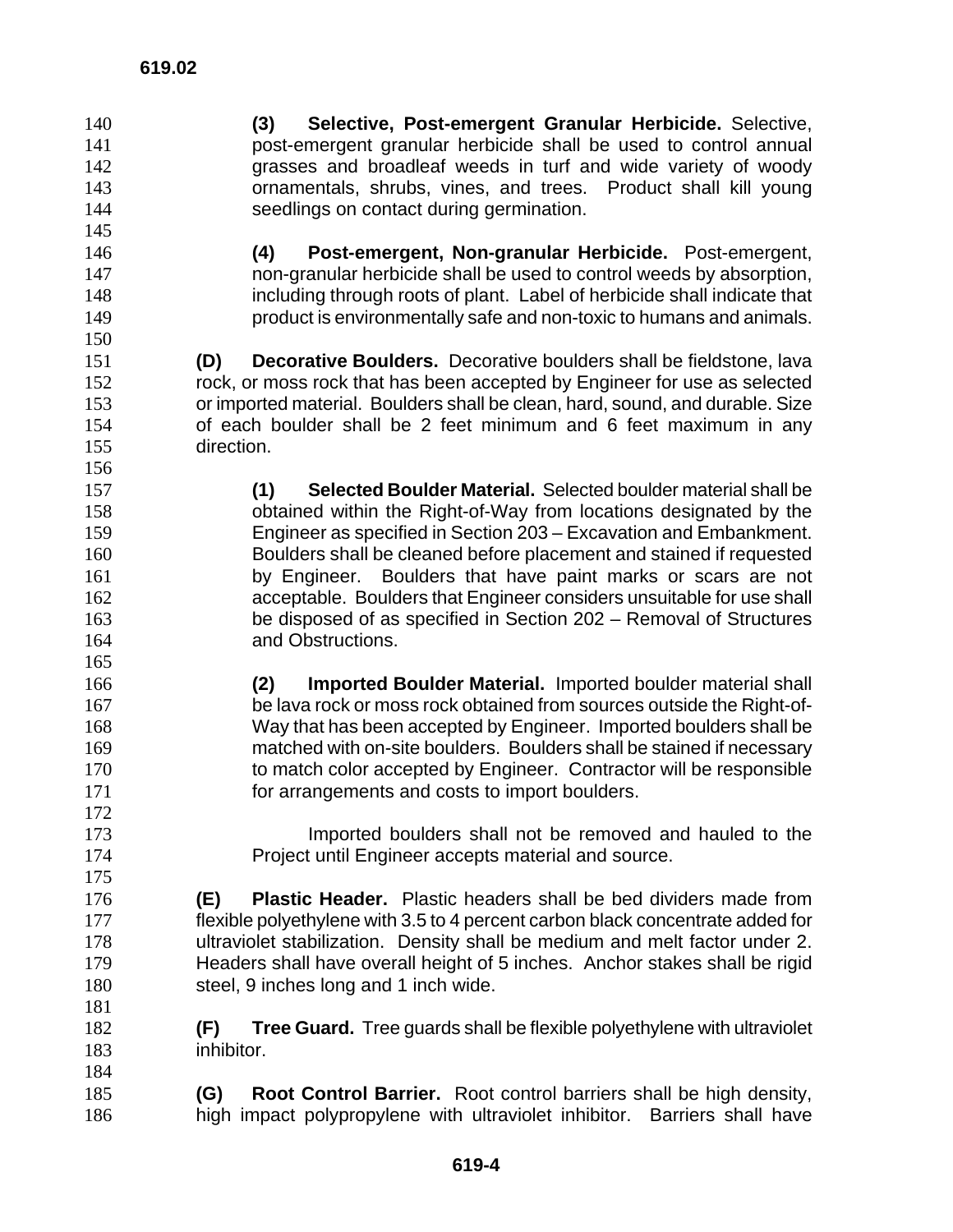minimum thickness of 0.06 inch, raised vertical ribs, and locking strips made of same material. Bio-chemical root control barriers are allowable as alternative if acceptable to Engineer.

**(H) Fertilizer.** 

**(1) Commercial Fertilizer.** Fertilizer shall be in new, clean, sealed, and properly labeled bags or containers. Fertilizer shall be protected from weather after delivery to the Project. Fertilizer shall be:

**(a)** Nitrogen, phosphoric acid, and potash (N-P-K) in percentages recommended in the Soil Analysis Report, uniform **in composition, free flowing, and suitable for application;** 

**(b)** Agriform 21-gram plant tablet conforming to criteria in (a) above.

**(2) Manure.** Manure shall be from chickens, horses, or cattle. Manure shall be aged three months to two years before use.

**(3) Application Records.** Records shall be kept by Contractor of dates of application, type of fertilizer or manure used, quantities, and areas that were covered and shall be submitted to Engineer within 24 hours of application.

**(I) Mulch and Soil Amendments.** 

**(1) Wood Chips.** Mulching wood chips shall be nitrogen stabilized and free of leaves, twigs, shavings, and bark. Maximum size shall be 3 inches by 1-1/2 inches by 1/2 inch thick.

**(2) Aggregates.** Aggregates for mulch shall be gravel, crushed stone, lava rock, or coral that passes 3-inch sieve.

**(3) Burnt Bagasse.** Burnt bagasse shall be product of sugar cane waste that is free of weed seed, fungus, chemicals, and materials deleterious to plant growth.

**(4) Recycled Mulch Material.** Recycled material, such as processed newspaper, is allowable for use as mulch if acceptable to Engineer.

**(J) Stakes.** 

**(1) Wood Stakes.** Wood stakes shall be rough construction-grade redwood or eucalyptus, 2x2's, 8 feet long, unpainted and unstained.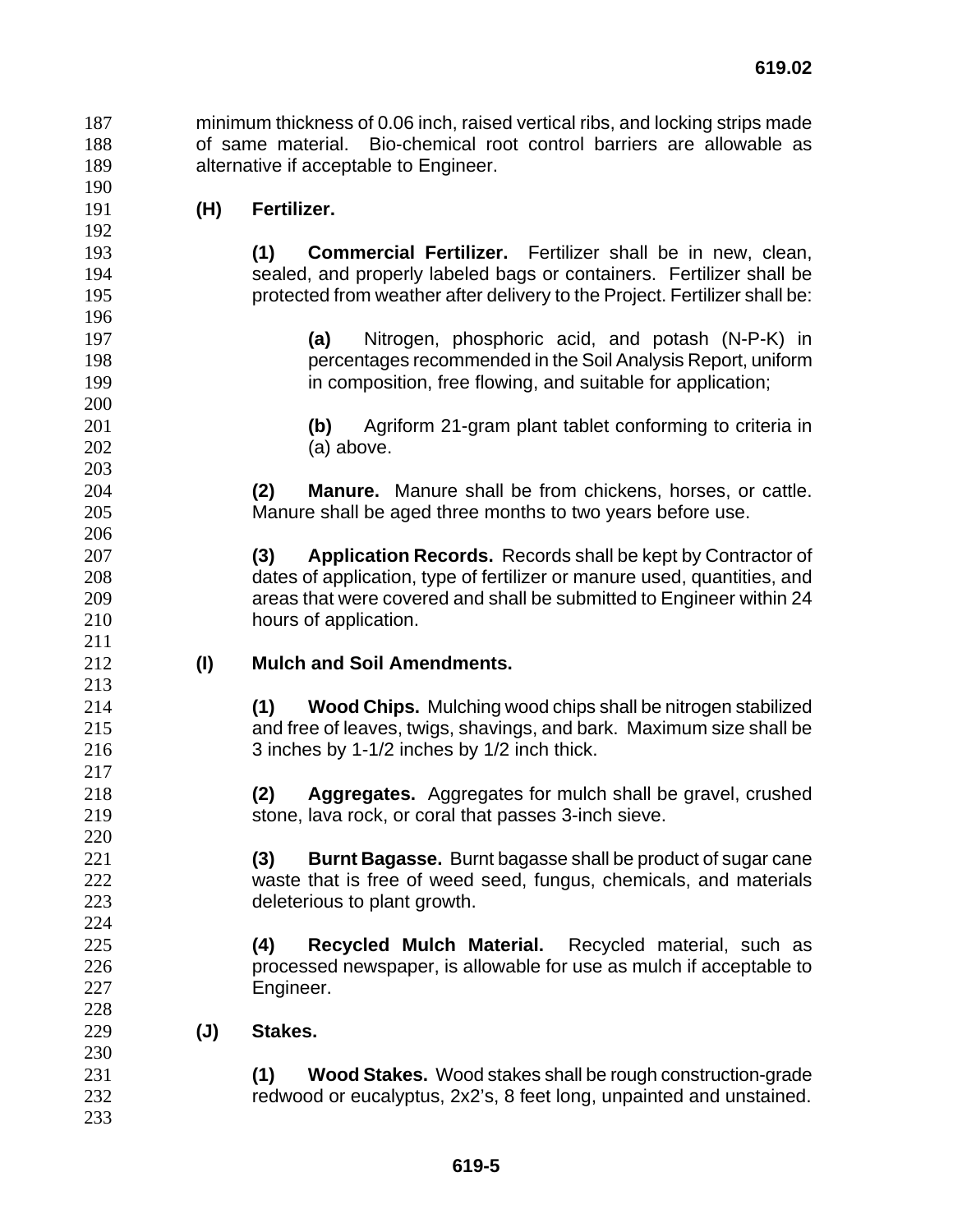| 234           | <b>Pipe Stakes.</b> Pipe stakes shall be galvanized iron pipe, 3/4-<br>(2)      |
|---------------|---------------------------------------------------------------------------------|
| 235           | inch diameter and 3 feet long.                                                  |
| 236           |                                                                                 |
| 237           | Steel Bar Stakes. Steel bar stakes shall be reinforcing steel<br>(3)            |
| 238           | bar, 3/4-inch diameter and 3 feet long.                                         |
| 239           |                                                                                 |
| 240           | Hose and Wire Ties. Garden hose shall be 1/2-inch diameter. Wire<br>(K)         |
| 241           | ties shall be No. 11 gage zinc-coated steel wire.                               |
| 242           |                                                                                 |
| 243           | Guy Wires. Guy wires shall be No. 12 gage zinc-coated steel wire for<br>(L)     |
| 244           | 15-gallon and 25-gallon trees, and No. 9 gage zinc-coated steel wire for field- |
| 245           | grown trees. Half-inch diameter garden hose shall be provided.                  |
| 246           |                                                                                 |
| 247           | (M)<br><b>Turnbuckles.</b> Turnbuckles shall be zinc-coated steel. Size of      |
| 248           | turnbuckle shall depend on size of guy wire. One turnbuckle per guy wire        |
| 249           | shall be provided.                                                              |
| 250           |                                                                                 |
| 251           | <b>Markers.</b> Markers shall be bright-colored plastic surveyor tape at<br>(N) |
| 252           | least 18 inches long. Tape of same color shall be used throughout the           |
| 253           | Project.                                                                        |
| 254           |                                                                                 |
| 255           | Weed-blocking Geotextile. Weed-blocking geotextile shall be woven<br>(O)        |
| 256           | or non-woven, rot-proof, mildew and chemical resisting, delustered              |
| 257           | polypropylene product that allows passage of air, water, fertilizer, and        |
|               |                                                                                 |
|               |                                                                                 |
| 258<br>259    | insecticide into soil but precludes growth of weeds.                            |
| 260<br>619.03 | <b>Construction.</b>                                                            |
| 261           |                                                                                 |
| 262           | (A)<br><b>Codes and Standards.</b> Perform work in accordance with applicable   |
| 263           | laws, codes, and regulations. Provide inspections and permits required by       |
| 264           | Federal, State, and local governmental authorities.                             |
| 265           |                                                                                 |
| 266           |                                                                                 |
| 267           | (B)<br><b>Preparing Areas for Landscaping.</b>                                  |
| 268           | (1)<br>Before starting soil preparation work or trenching for irrigation        |
| 269           | system, remove trash, debris, and weeds from work area. Planting                |
| 270           | areas shall be free from stones greater than a 1/2 inch in diameter.            |
| 271           | Dispose of material outside the Right-of-Way as specified in Section            |
| 272           | 201 – Clearing and Grubbing.                                                    |
| 273           |                                                                                 |
| 274           | Within limits of clearing, grub natural ground to depth<br>(2)                  |
| 275           | necessary to remove stumps, roots, and other objectionable material.            |
| 276           |                                                                                 |
| 277           | (3)<br>Before applying chemical herbicide, obtain Engineer's                    |
| 278           | acceptance of proposed weed control program.                                    |
| 279           |                                                                                 |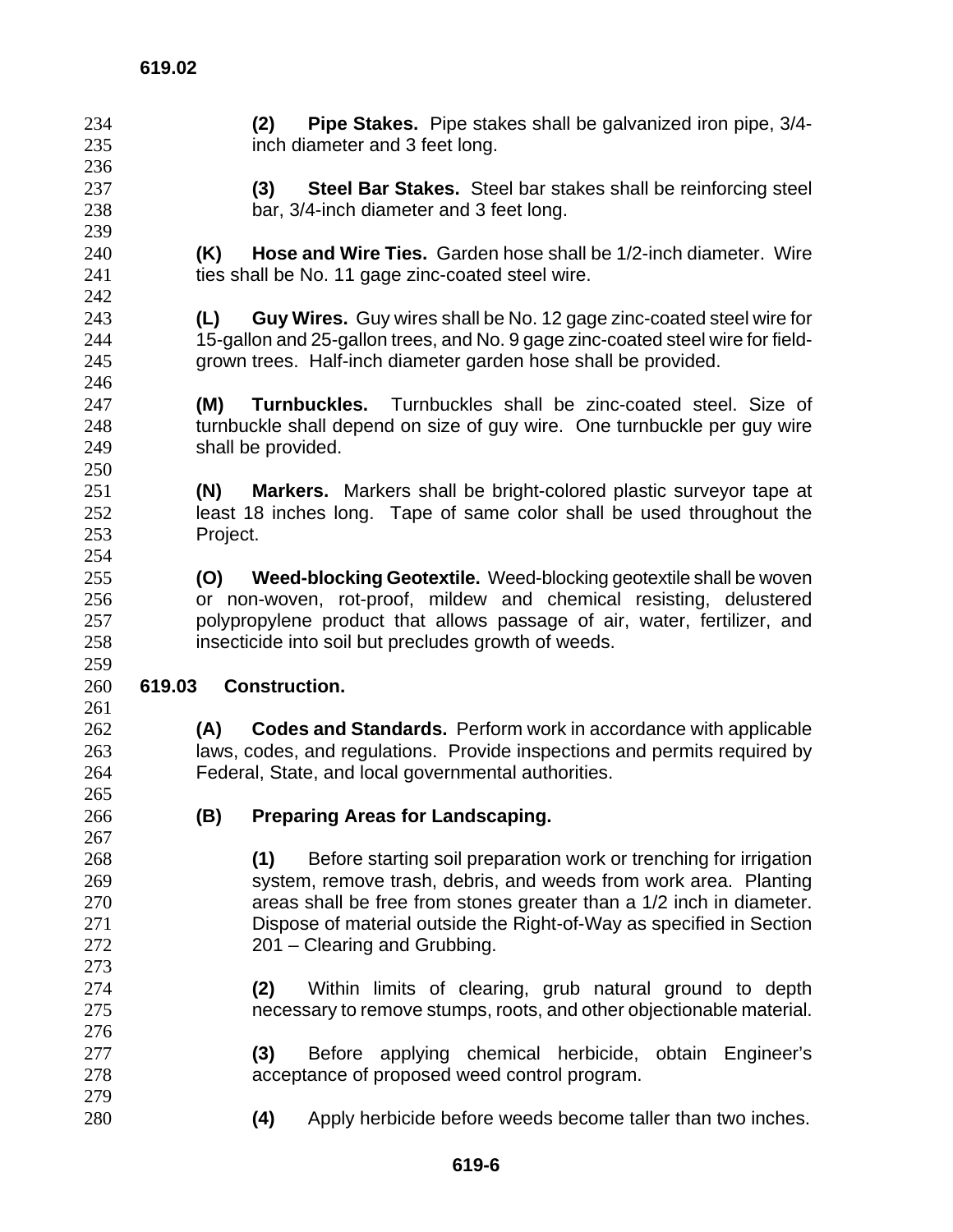- **(C) Verifying Subgrade Preparation.** Excavate and remove material from islands and medians that will be overlaid with aggregate. Obtain Engineer's verification and acceptance of subgrade before proceeding.
- **(D) Placing Boulders and Moss Rock.** Place boulders and moss rock in accordance with contract documents. For boulder groupings, use minimum of three boulders per grouping. Mix size of boulders in each grouping. Bury 1/3 of each boulder below finished grade.
- **(E) Installing Plastic Header.** Trench ditches four inches deep. Install plastic headers in accordance with manufacturer's instructions. Backfill and compact while maintaining proper alignment of header.
- **(F) Installing Weed-blocking Geotextile.** Prepare subgrade, install headers, and plant trees. Install geotextile in accordance with manufacturer's instructions.
- **(G) Placing Aggregates.** After installing plastic header and excavating to required depth, place aggregates over weed-blocking geotextile as indicated in the contract documents. When completed, surface of aggregate bed shall be one inch below top of plastic header. Aggregate layer under curbs shall not be thicker than 1-1/2 inches.
- **(H) Planting Soil.** Place planting soil as specified in Section 617 Planting Soil.
- 

- **(I) Adding Fertilizer and Amendments.**
- **(1)** Uniformly distribute fertilizer and amendments over planting areas as recommended by the Soil Analysis Report as specified in Section 617 – Planting Soil. Rototill top four inches of soil to evenly incorporate fertilizer and amendments. Rototill before installing drip irrigation system.
- 

- **(2)** Do not add soil amendment when slope is steeper than 3H:1V.
- **(3)** Level undulations or irregularities caused by tilling or other work from surface of soil before proceeding to plant.
- **(J) Coordinating with Roadway Work.** Adjust planting work for conformance with ground and weather conditions. Plant so that finished grades of planted areas are properly related to finished elevations of pavements and curbs.
-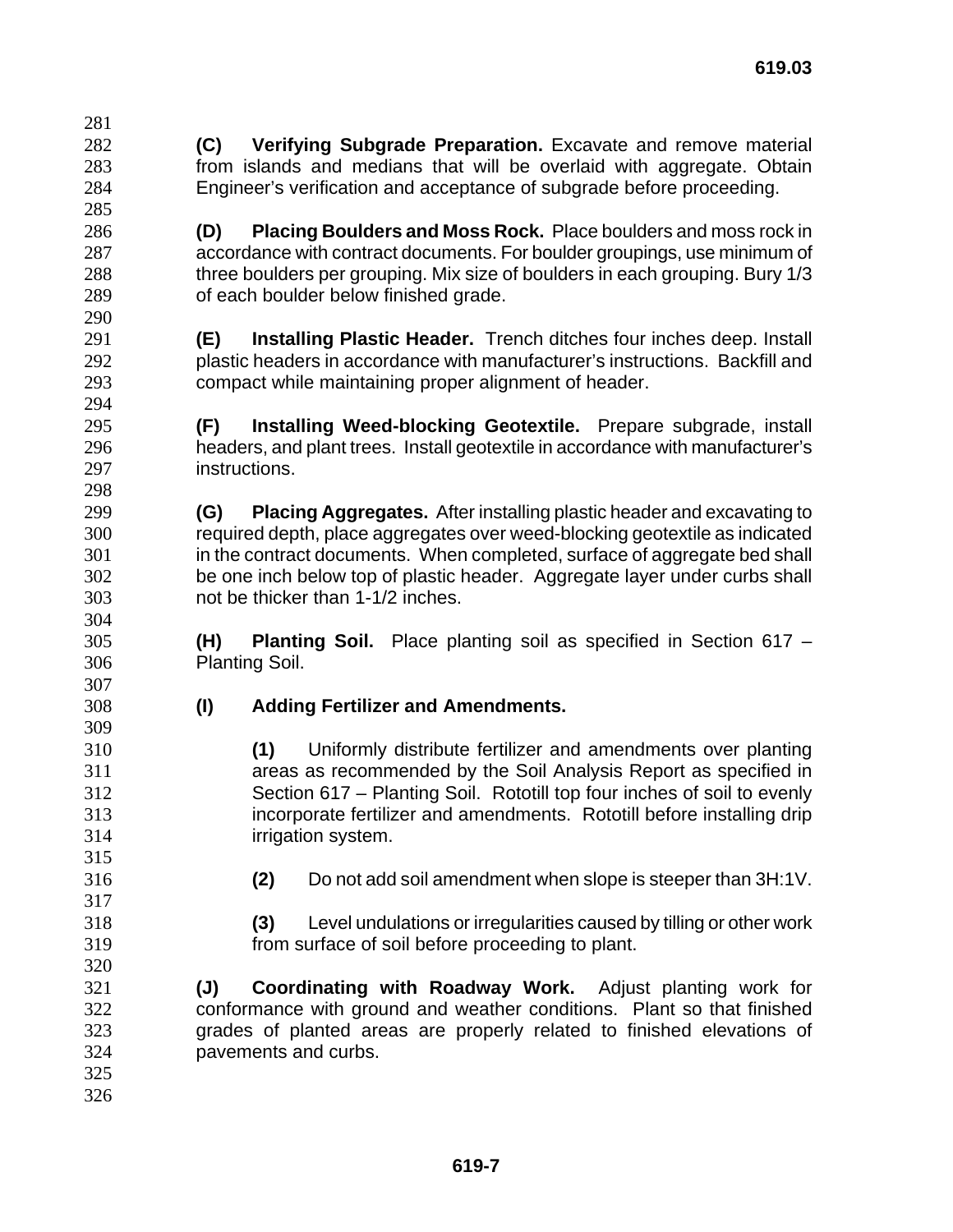**(K) Herbicides.** After establishing finish grade, commence weed control program using pre-emergent or post-emergent herbicide. Maintain control program through planting period to prevent weeds from emerging. **(L) Preparing for Planting.** Do not plant until ground has been prepared, 331 site is neat and orderly, and Engineer accepts site for planting. **(M) Planting. (1) Locating Plants.** The Engineer will direct Contractor to site of planting or target location with stakes or other markers provided by Contractor. Provide labor, materials, and transportation Engineer needs to locate plants. Engineer will determine direction trees are to face. **(2) Plant Holes.** Place trees and shrubs in plant pits as indicated in the contract documents. Break up coral, rock, and hardpan to depth not less than 12 inches below normal bottom of pit. **(3) Setting Container Plants.** Perform planting without delay to prevent foliage from effects of evaporation and drying. Prune bruised or broken roots with clean cut at time of planting. **(a)** Set plants to keep soil surface level within pit, even with finished grade, and planted to give the best appearance in relationship to adjacent structures or surroundings. **(b)** Use appropriate excavated material to continue filling plant pits. Set plant plumb, brace rigidly in position, and tamp backfill mix solidly around root ball. After pit is 3/4 full, water thoroughly to saturate root ball. **(c)** Distribute plant tablets or comparable fertilizer within pit in accordance with manufacturer's instructions. Continue filling pit to finished grade with backfill mix. **(d)** Install root control barriers as indicated in the contract documents. **(e)** When the plant pit is filled, form saucer berm around plants as necessary or as noted on details. Form water basins around the perimeter of the shrub bed. **(f)** Water immediately after planting in moderate stream until soil around and below root ball is thoroughly saturated.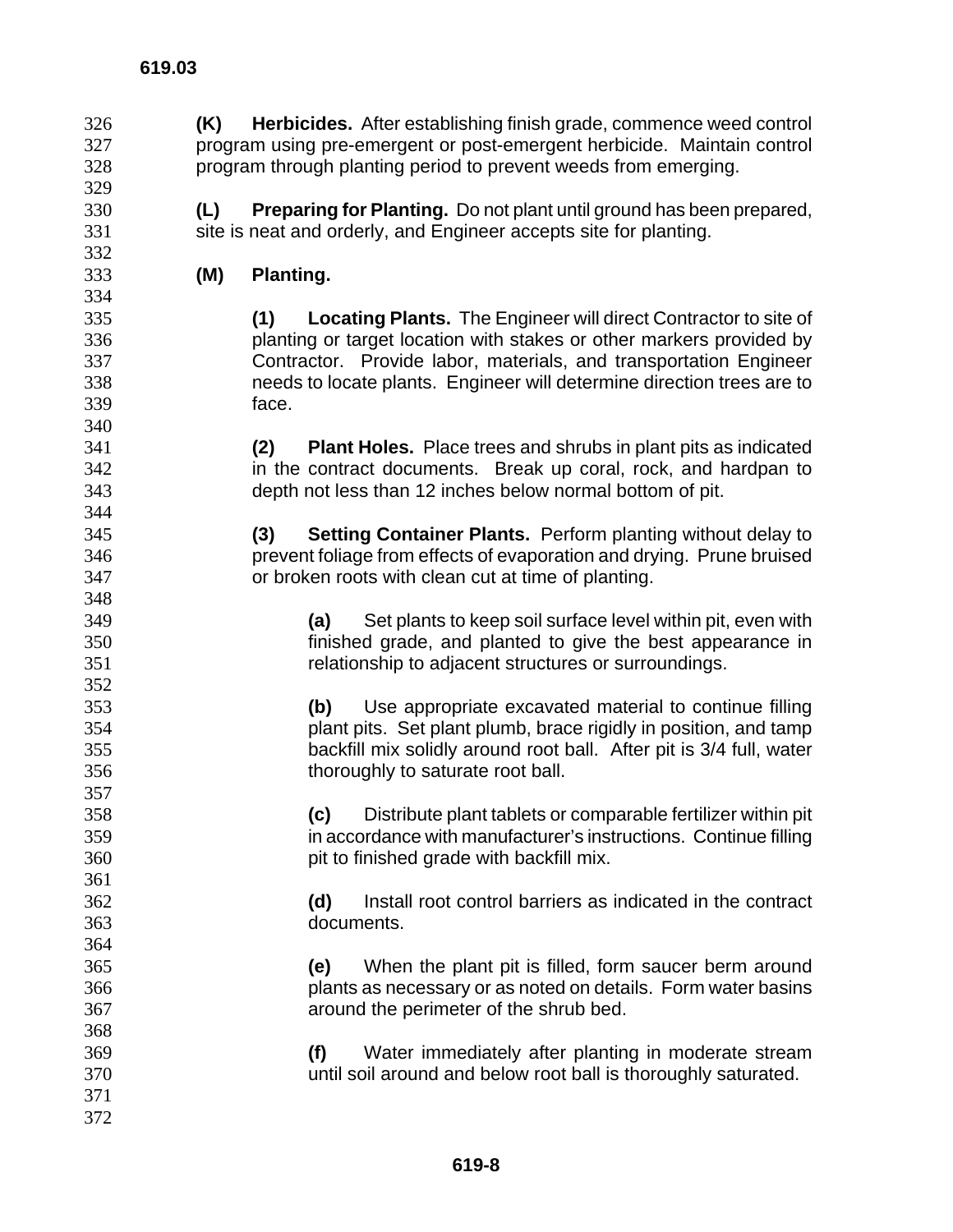**(4) Staking.** Stake trees immediately after planting as indicated in the contract documents.

**(5) Protecting Trees.** Install tree guard at base of each tree.

**(6) Windbreaks.** Erect windbreaks immediately after planting if tree is less than 8 feet tall. Place windbreak to face prevailing wind. Remove windbreaks after conclusion of plant establishment period.

Construct windbreak that consists of two wood panels forming right angle with apex of angle facing wind, and three wood posts. Drive posts two feet into ground to secure windbreak. Cover panels with screen material such as palm leaves or burlap. Finished panels shall be 6 feet high. Each panel shall be 4 feet wide.

Locate post where two panels meet at center of windbreak, and another post at end of each panel. Post shall be 2x3 by 8 feet long. Nail 1x3 horizontal wood battens securely to posts at top of panel and bottom near ground. Lumber does not have to be new, but must be sound and free of discoloration. Staple screen material to posts and battens.

**(7) Removing Surplus Excavated Material.** Scatter and level surplus excavated material from tree pits and shrub holes. Break clay lumps to leave neat and smooth appearance. Dispose of material that is unsuitable for use as planting soil as specified in Section 203 – Excavation and Embankment. Do not place surplus excavated material on top of root systems of existing trees.

**(8) Cleanup.** Remove and dispose of empty containers and accumulated debris when planting is completed.

**(N) Planting Period.** Planting period extends 90 days from date Engineer accepts site to start planting period. When area has mixture of grass with either or both trees and shrubs, planting period shall not start until all trees, shrubs, and grass in area are planted. Replace plants that fail to develop healthy growth or die during planting period. Provide replacements within two weeks of receiving notification from Engineer that plants are unacceptable. Apply fertilizer at time of planting and 40 to 50 days after planting, at following rates: 

- **(1)** Trees 1/4 pound per inch of trunk diameter.
- **(2)** Shrubs and Vines 1/4 pound per plant.
- **(3)** Ground Cover two pounds per 1,000 square feet.
-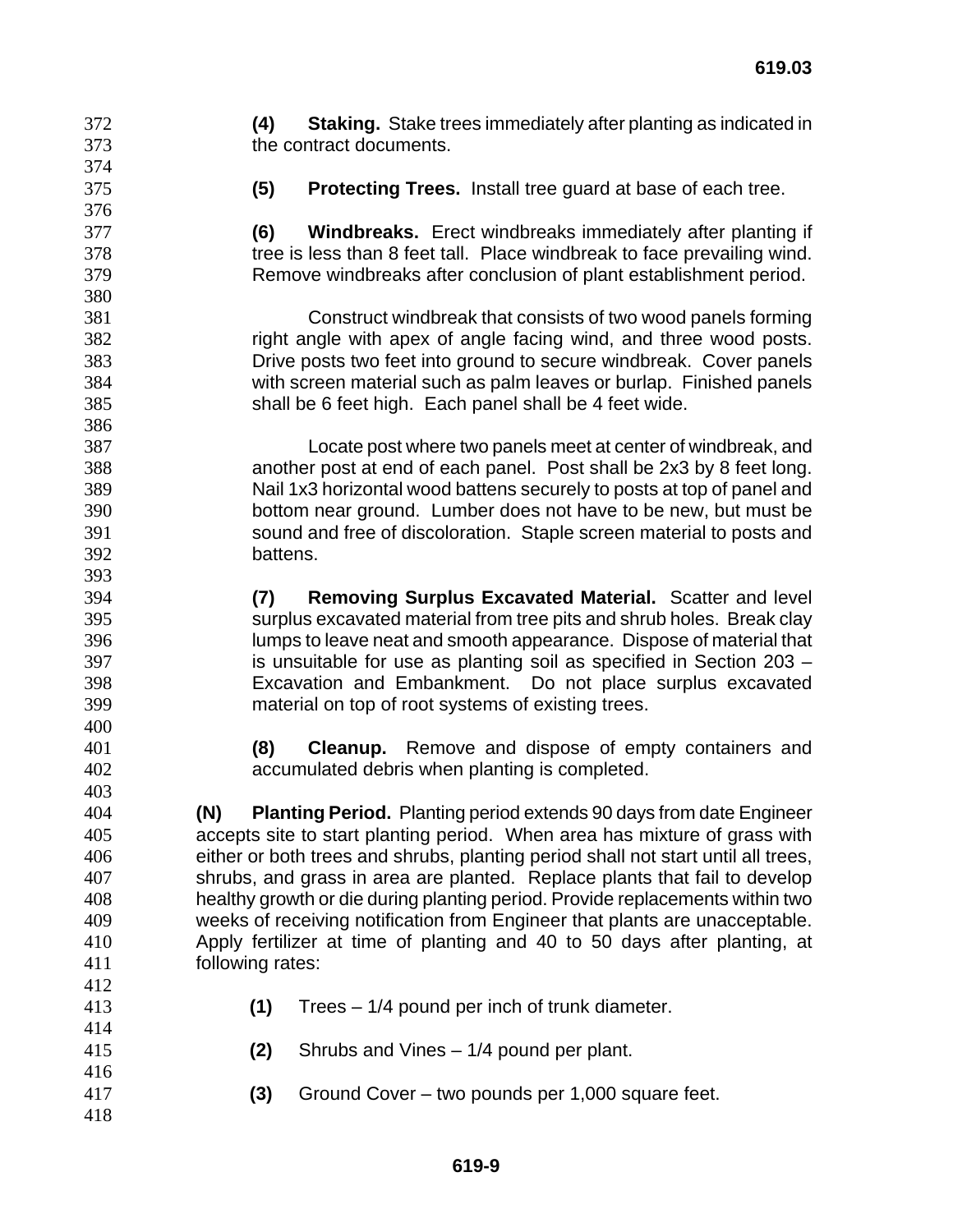Notify Engineer 24 hours in advance of fertilization. If satisfactory growth is attained before 90 days, Contractor may submit written request for earlier end of planting period. **(O) Hydro-mulching.** Perform hydro-mulch planting as specified in Section 641 – Hydro-mulch Seeding. **(P) Placing Mulch.** Apply 2 inches of mulch to tree basins and 4 inches to shrub beds at planting. Protect and cover wood chip mulch in windy areas. **(Q) Pre-emergent Herbicide.** Broadcast granular pre-emergent herbicide over mulched areas in tree basins and shrub beds. Water thoroughly to wash herbicide off plants. **(R) Pruning.** Prune existing trees that will be included in landscape. Trees should be pruned when necessary during the construction phase. **(1)** Remove by methods acceptable to Engineer, no more than 20 percent of the canopy from trees, preserving natural shape and characteristics of the trees. Canopy removal shall be completed during the clearing and construction phase. Broken or badly bruised branches shall be removed with a clean cut during the construction phase, before wounds are allowed to dry out. **(2)** Use qualified orborist or tree worker to perform pruning. Trim in accordance with publication ISBN 1-881956-07-5, "Tree-Pruning Guidelines," of the International Society of Arboriculture. Dispose of cuttings outside the right-of-way. **(S) Watering.** After initial watering, continue to water in quantity and frequency necessary to sustain plant growth. **(T) Plant Establishment Period.** Plant establishment period shall extend nine months from accepted completion date of planting period, unless extended by Engineer because of Contractor's failure to perform required work. During plant establishment period, water, fertilize, cultivate, weed, prune, and apply pesticide when required. Replace plants that fail to develop healthy growth, become injured, or die. Provide replacements within two weeks of receiving notification from Engineer that plants are unacceptable. **(1) Barricades.** Where safety allows, set up barricades after planting to keep traffic out of newly planted areas.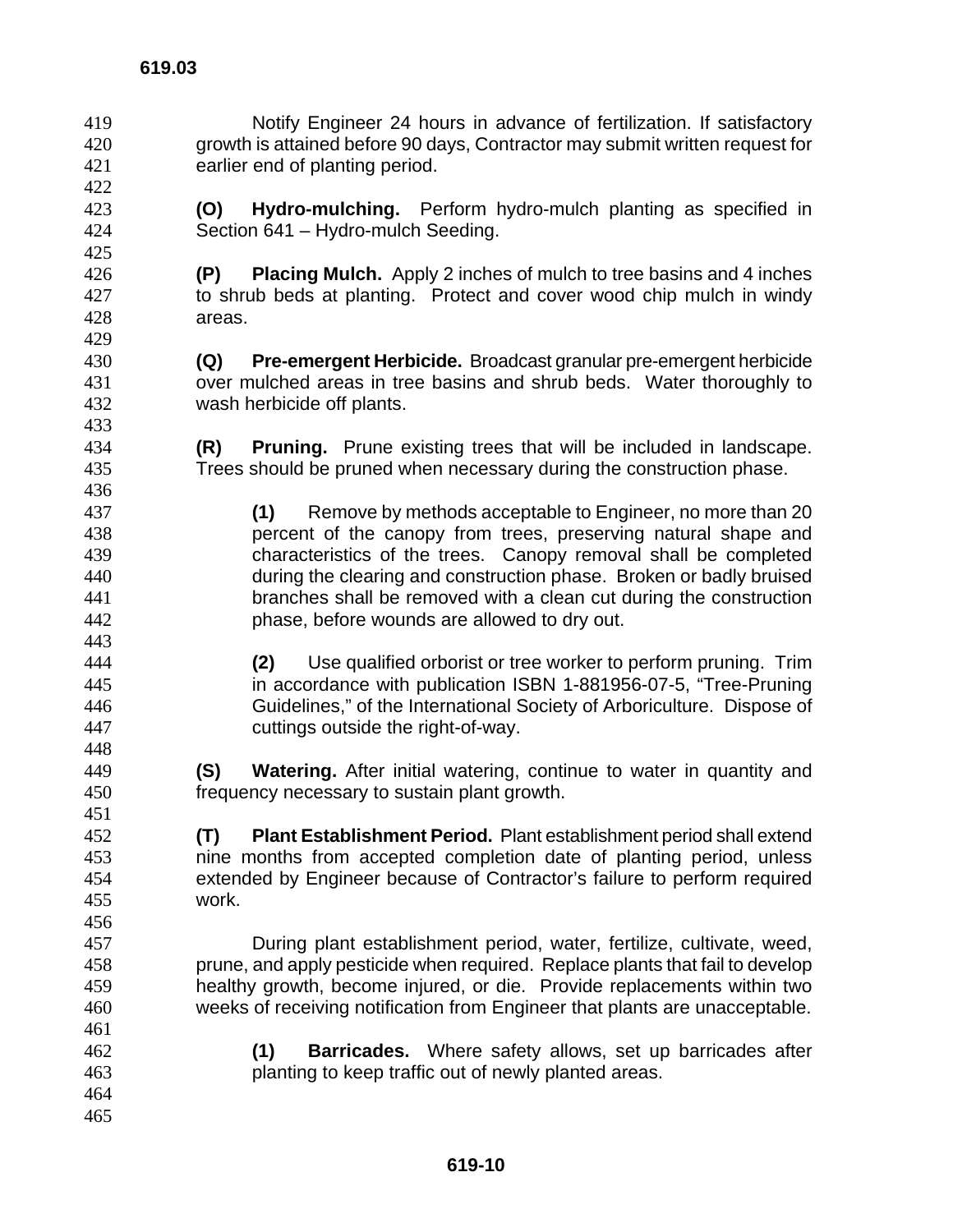**(2) Watering.** Water to keep planted areas moist but not over-saturated, and to ensure good growth. Regulate quantity of water to prevent erosion and formation of gullies. **(3) Fertilizing.** In addition to fertilizing during planting period, fertilize minimum of four times during plant establishment period, at least 2-1/2 months apart. Apply fertilizer at following rates: **(a)** Trees – 1/4 pound per inch of trunk diameter. **(b)** Shrubs and vines – 1/4 pound per plant. **(c)** Ground cover beds – one pound per 1,000 square feet. Exercise caution when fertilizing to avoid burning plants. **(4) Controlling Weeds.** Keep planted areas at least 90 percent free of weeds and grass considered undesirable by Engineer. Remove weeds by pulling roots. Do this daily if necessary. Deposit trash in appropriate containers. Chemical weed control, if chosen, shall be by method acceptable to the Engineer. **(5) Disease or Insect Infestation. (a)** Inspect plants, including grass, weekly for disease or insect damage. Treat infected plants immediately. **(b)** Remove damaged or diseased growth from trees and shrubs. **(6) Dead or Dying Plants.** Remove immediately plants that are not in vigorous thriving condition. Replace with plants of same type and size as originally planted. **(7) Guys and Stakes.** Reset plants to upright or proper growing position. Restake, tighten, or repair guys as necessary. Remove guys and stakes at the conclusion of plant establishment period. **(8) Windbreaks.** Adjust, repair, or replace windbreaks that have sustained damage or moved out of position. **(9) Plastic Headers.** Replace or reset headers that have been damaged during maintenance. **(10) Boulders and Aggregates.** Remove weeds, trash, and debris from boulder and aggregate beds at least weekly. Dispose of refuse outside right-of-way. Replace lost aggregate and restore bed to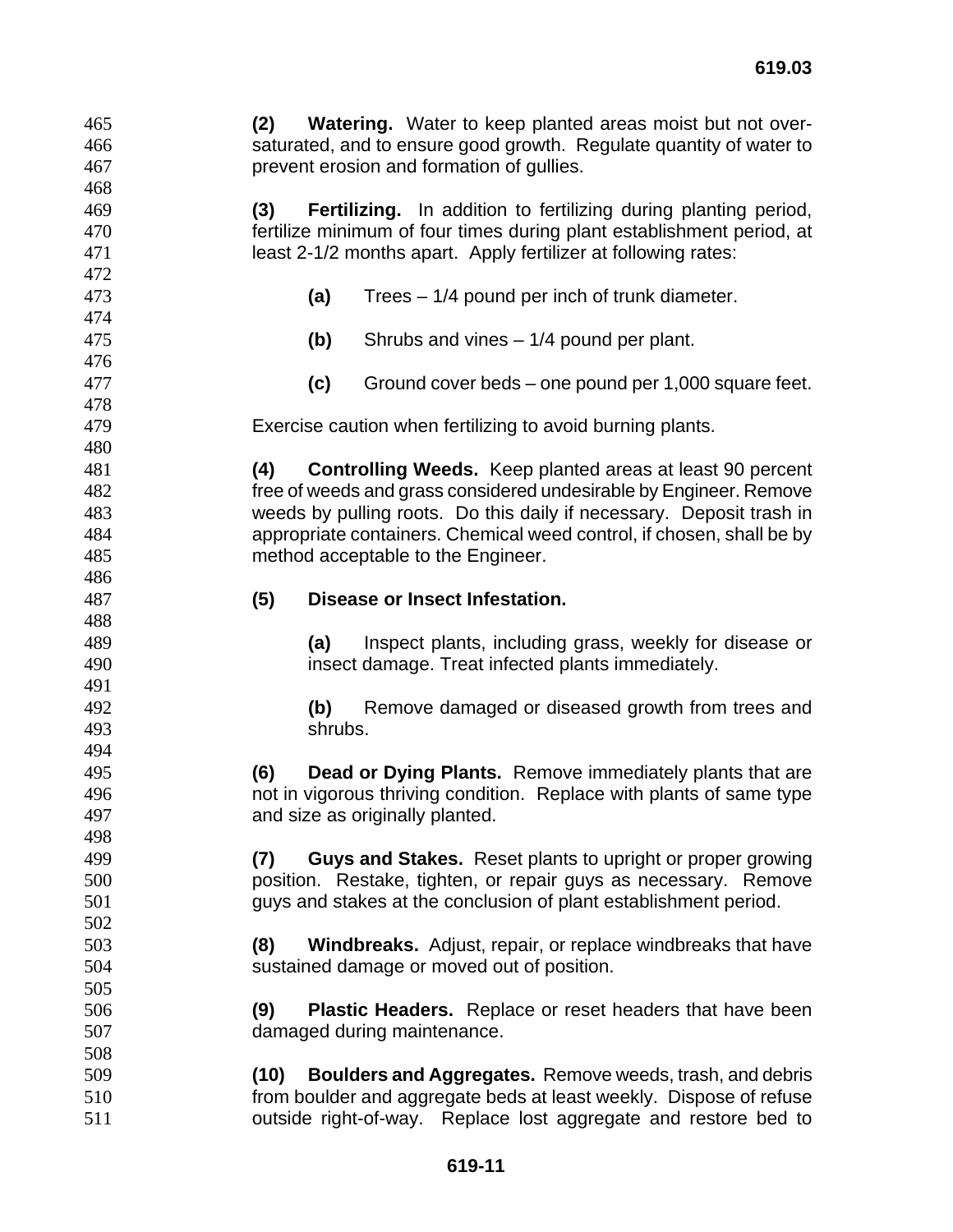original finished grade. Replace boulders that have been damaged during maintenance. Restain boulders if necessary. Engineer will credit Contractor with plant establishment days when work is done as indicated in the contract documents and when Engineer determines that no work is required, regardless of whether Contractor actually performs plant establishment work. Engineer will not credit Contractor with plant establishment days when Engineer determines that work is necessary but Contractor fails to adequately perform plant establishment work. **(U) Acceptance.** Acceptance, if granted, will be at end of plant establishment period. For hydro-mulched areas, Engineer will base acceptance on 98 percent minimum coverage with healthy, well-established ground cover or grass. Grass shall be at least three inches tall. There shall be not more than 2 square feet of bare earth for every 100 square feet of planted area. Plants shall be in healthy growing condition. Engineer will schedule semi-final inspection to decide acceptability 90 days before end of plant establishment period. At this time, Engineer will notify Contractor of plants that need to be replaced and other apparent deficiencies. Final inspection will be scheduled 90 days after Contractor provides plant replacements. **619.03 619.04 Measurement.** Trees, shrubs, and vines will be paid on a lump sum basis. Measurement for payment will not apply. **619.05 Payment.** Engineer will pay for the accepted trees, shrubs, and vines on a contract lump sum basis. Payment will be full compensation for work prescribed in this section and contract documents. The Engineer will pay for each of the following pay items when included in proposal schedule: **Pay Item Pay Unit**  Tree (Named Type and Size) Lump Sum Transplanted Tree (Named Type) Lump Sum Shrub (Named Type and Size) Lump Sum Vine (Named Type and Size) Lump Sum